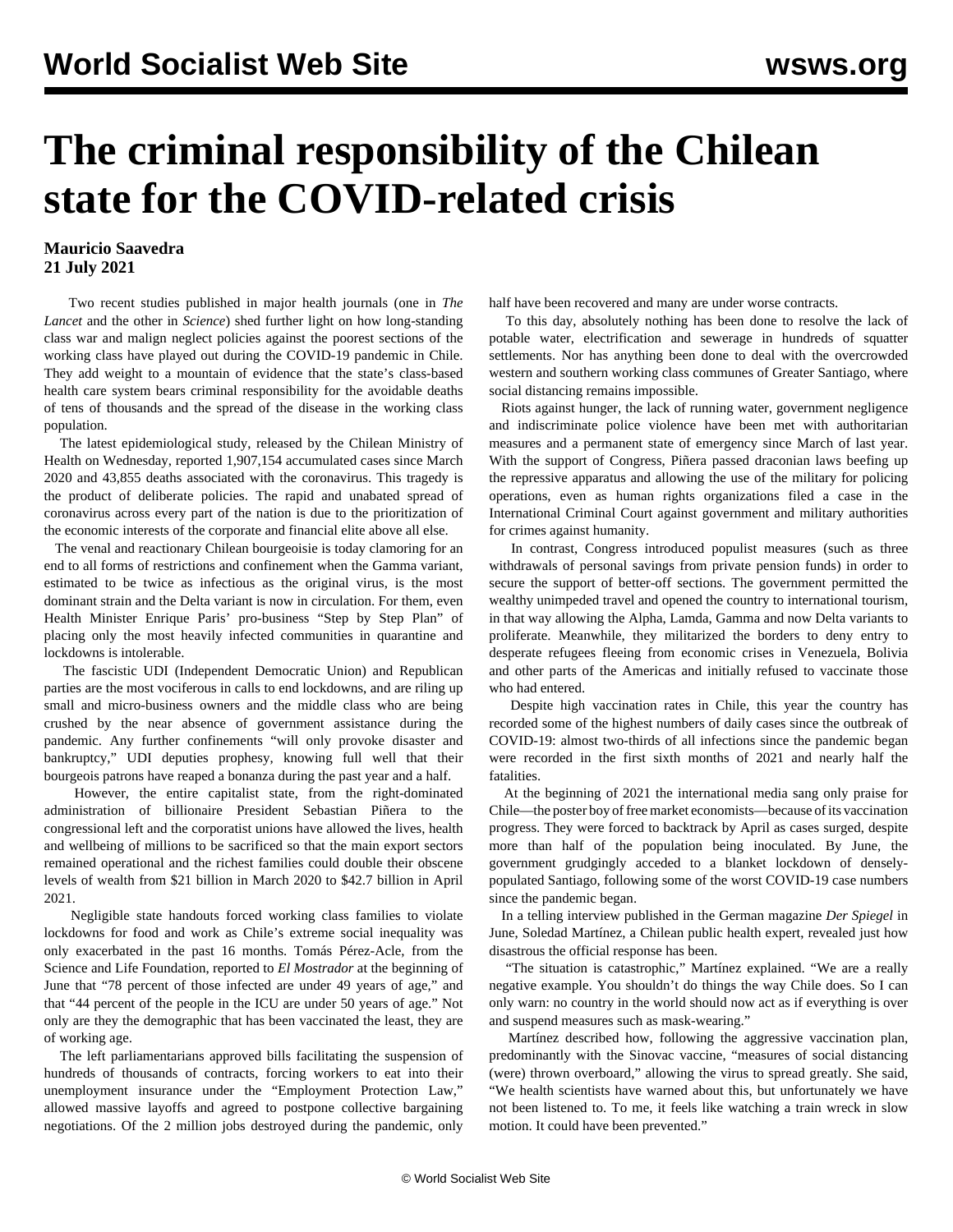"We have high death rates, and younger people are dying. What is particularly terrible is that, unfortunately, pregnant women and their unborn babies also die or have to be intubated—with an uncertain outcome. These fates are extremely depressing," she added.

 Intensive care units have been overloaded for months (in reality, collapsed) and patients are today being redirected to outpatient and primary care facilities or are treated at home.

 "Opening new beds also requires personnel," protested Dr. Manuel Nájera, vice-president of the Society of Epidemiology. "There have been discussions about setting up field hospitals, but the lack of personnel is a problem for opening more beds all at once. Today there are fewer staff due to the collapse, fatigue, medical leave. Of course, we are calling for opening more beds, because the affected population numbers are very high; the demand for critical hospitalization is exceeding the installed capacity we have. Why were sufficient measures not taken in advance? It does not make any sense."

 This catastrophic scenario has been confirmed 10-fold by reports at the national and regional level by the Medical Association and the health unions.

 ¥ Metropolitan Region regional president of the doctor's college, Francisca Crispi, told CNN Chile that the situation of the health care network "is extremely serious. We have reached an occupation of 99% of critical beds with more than 2,500 critical beds occupied, which we have never seen in the history of our country."

 Jose Luis Espinoza, the president of Chile's National Federation of Nursing Associations (FENASENF), said his members were "on the verge of collapse."

 ¥ The health care system in the Valparaíso region, the second most populous area, is in a state of collapse: the Claudio Vicuña Hospital in San Antonio has a 100 percent occupancy rate, while the Carlos Van Buren Hospital has 97 percent occupancy.

 Dr. Ignacio de la Torre, regional president of Valparaíso Medical Association, told local media that "it is not only the risk of getting sick from COVID, at this moment any patient with a complex disease has serious difficulties being attended in a timely manner and with the necessary quality."

 "The minister always says that we can still resist, but I do not know how much the health team can resist ... this level of stress, taking into account that in the region we have even had cases of suicide by people who have been mistreated and, in addition, had the stress of working exhausting shifts," added Francisco Álvarez, president of the Federation of University Health Professionals Valparaíso-San Antonio.

 ¥ President of the Biobío region Medical Association, Dr. Germán Acuña, explained to *Diario U de Chile* that nurses, kinesiologists and physicians were directed to solely work as intensive care personnel. "There is staff burnout, a bed is not just a piece of furniture with a ventilator, it is all the associated staff. The administration people are also tired. We would like to have 20, 30 more beds but we don't know if we can have the staff," he explained.

 ¥ Maule regional president of the Medical Association, Dahiana Pulgar, said that "we are in an extreme situation. In ICU beds, Maule is facing an overwhelming work overload, with beds that are not available because there are no personnel, they are on medical leave."

 The paper published in *[The Lancet](https://www.thelancet.com/journals/langlo/article/PIIS2214-109X(21)00209-6/fulltext)* July 2, the combined effort of academics from the University of Pennsylvania and several Chilean universities, concretely explains what has been known for decades: that the two-tiered Chilean health system, starved of funds, personnel, infrastructure and resources, plays a significant role in unfavorable outcomes. This has only been exacerbated during the pandemic.

 From data collected in 2017 and 2018, the report found that Chilean patient-to-nurse ratios are "substantially worse than international standards" and it also has one of the lowest nurses-to-doctors ratios

among countries of the Organization for Economic Cooperation and Development.

 "Nurse workloads across public hospitals vary substantially, from nine to 24 patients per nurse, a remarkable difference in a public hospital system," the academics explain. While a nurse in a private hospital cares for an average of 8.7 patients (still high in accordance to international standards) public hospital nurses care for an average of 14.7 patients.

 "Every additional patient added to the average nurse's workload increased patients' risk of in-hospital death by 4%. Patients in hospitals with 18 patients per nurse, compared with those in hospitals with eight patients per nurse, had 41% higher risk of death, were 20 percent more likely to be readmitted within 30 days of discharge, had stays that were 41 percent longer…"

 This brazen disregard for the well-being of patients and health professionals reflects the state's attitude toward the working class as a whole. This is made graphically clear in the paper published in *[Science](https://science.sciencemag.org/content/372/6545/eabg5298) [Magazine](https://science.sciencemag.org/content/372/6545/eabg5298)* at the end of May. The report issued by multiple universities and institutes from the UK, US and Chile assesses "how social factors propel (SARS-CoV-2) pandemic in an economically vulnerable society with high levels of income inequality."

 The study, which focused on the first four months of the outbreak of COVID-19 from March 2020 in Chile, conclusively demonstrates that infection fatality rates were higher in the poorest communes because of comorbidities, continued mobility during lockdown periods and lack of access to health care. "Disparities between municipalities in the quality of their health care delivery system became apparent in testing delays and capacity. These indicators explain a large part of the variation in COVID-19 underreporting and deaths and show that these inequalities disproportionately affected younger people."

 The focus of the study was Greater Santiago, which today is home to 8.1 million people. The report states that while the region accounted for 36 percent of Chile's total population by the end of August 2020, it recorded 55 percent of the confirmed COVID-19 cases and 65 percent of the COVID-19-attributed deaths.

 The true value of the study is its focus on correlating disease and death with poverty. "The maximum incidence [of infections] in Vitacura [among the most exclusive communes in Santiago] was 22.6 weekly cases per 10,000 individuals during the middle of May, whereas [the southern working class commune of] La Pintana reported a maximum of 76.4 weekly cases per 10,000 individuals during the first week of June." In other words, the infection incident rate in working class communes was more than three times higher than in the bourgeois communes.

 COVID-19 fatality rates recorded show the same correlation: "the highest rate of 4.4 weekly deaths per 10,000 individuals is observed in San Ramon … whereas Vitacura reported a maximum of 1.6 weekly deaths per 10,000 in June."

 Because the South and West zones have four times fewer beds per 10,000 people and four times lower proportion enrolled in the private health system than the East zone, "(n)otably, more than 90% of the COVID-19-attributed deaths in the South and West zones occurred in places other than health care facilities, compared with 55% in the East zone."

 In the Health Ministry's July 11 summary of community indicators and COVID-19 cases in the Metropolitan Region (see map), the incidence rate continues to impact working class western and southern communes by up to twice as much as in the wealthy northeastern communes.

 The COVID-19 pandemic has exposed how successive governments have ravaged Chile's national health care system. Chile began spreading the gospel of the free market in health care under the fascist-military dictatorship of Gen. Augusto Pinochet as early as the 1970s. It is this policy of sustained socioeconomic shock therapy, adhered to by the right, the fake left and the unions, that has laid the groundwork for the